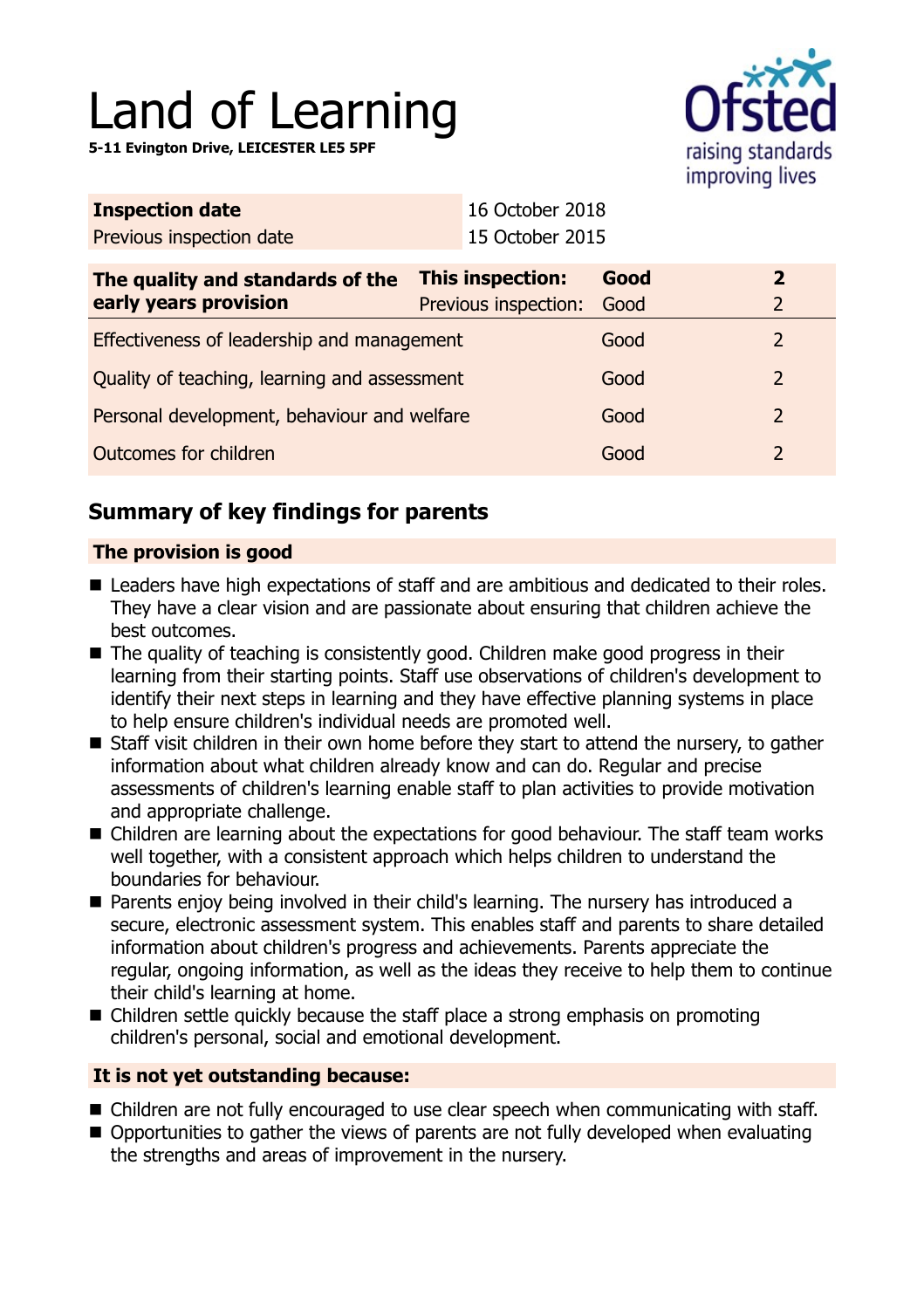# **What the setting needs to do to improve further**

## **To further improve the quality of the early years provision the provider should:**

- **n** provide more regular opportunities for children to practise their developing language skills
- $\blacksquare$  extend ways to encourage parents to share their ideas and contribute to the ongoing improvement of practice.

#### **Inspection activities**

- The inspector observed the quality of teaching indoors and outdoors and assessed the impact this has on children's learning.
- $\blacksquare$  The inspector completed a joint observation with the nursery manager.
- $\blacksquare$  The inspector held a meeting with the nursery manager. He looked at relevant documentation and evidence of the suitability of staff working with children.
- $\blacksquare$  The inspector spoke to a number of parents during the inspection and took account of their views.
- $\blacksquare$  The inspector spoke with staff and children at appropriate times throughout the inspection.

#### **Inspector**

Peter Towner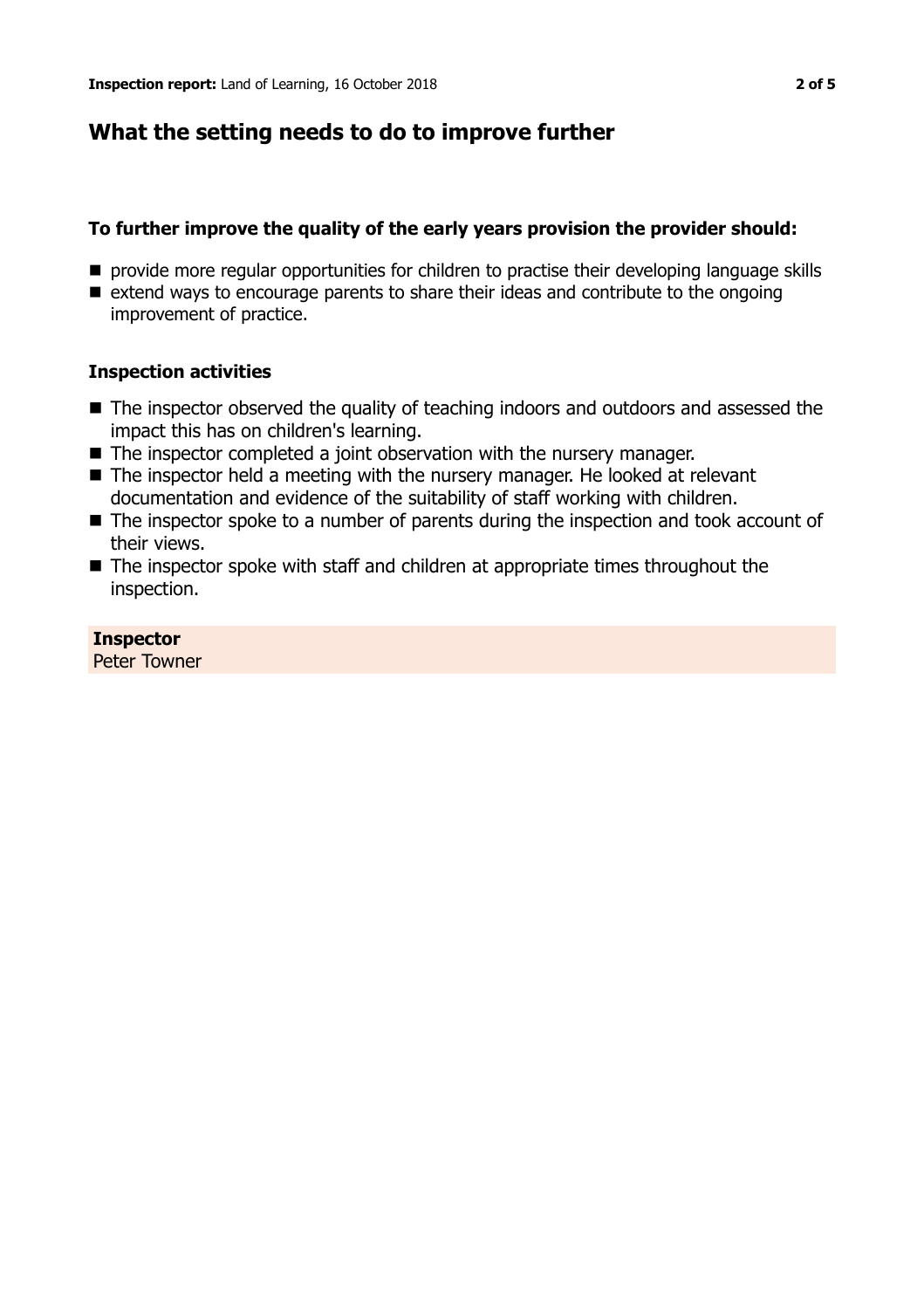# **Inspection findings**

### **Effectiveness of leadership and management is good**

Safeguarding is effective. Staff complete regular training to keep their knowledge updated with current legislation. They have a clear understanding of how to identify and report concerns relating to children's welfare. Children are well supervised and staff are vigilant about their safety and clear risk assessments are in place to help minimise any hazards. Staff benefit from professional development training and support from teaching staff in the school. Managers support staff effectively with training and mentoring opportunities to discuss personal issues and update their professional expertise to benefit children's learning. The management team reviews the progress that individuals and groups of children make. They use this information successfully to help diminish any gaps in learning. There is an ongoing commitment to raising teaching standards. This helps to ensure children achieve good progress in their learning and development.

#### **Quality of teaching, learning and assessment is good**

Staff carefully plan a wide range of activities and experiences that supports children's development in all aspects of their learning. Children take part in exciting learning activities that capture their imaginations. For example, regular visits to a country park provide children with very good first-hand experiences of learning about the natural world. All children have good opportunities to develop an interest in early reading. Staff tell stories enthusiastically and successfully engage children in looking at books. This helps them gain confidence in their language skills. Staff encourage children to develop their knowledge of mathematical concepts and integrate this into activities. For example, they ask children to follow a pictorial recipe card and identify the weight of different ingredients when making scones.

#### **Personal development, behaviour and welfare are good**

Staff provide a warm, caring environment where children thrive. Children are motivated learners who listen well to staff and each other. They develop good skills in taking care of their own needs, such as washing their hands, eating their snacks and pouring their own drinks. This contributes towards them developing high levels of confidence in their own abilities. Children learn about the backgrounds and cultures of others and enjoy learning about a range of different festivals. They attend a wide range of activities in the community and learn about people and services who help them. Children have good opportunities to take part in daily outdoor play, promoting their sense of exploration and the development of their physical skills. Healthy eating is well promoted through information to parents about suitable food for snacks. This helps support children to develop a healthy lifestyle.

#### **Outcomes for children are good**

All children make good progress from their starting points and are well prepared for their eventual move on to school. They are keen to join in with activities and enjoy becoming absorbed in what they are doing. Children enjoy looking at books and learn that print carries meaning. They write and link the letters of the alphabet to the sounds they represent. Children develop their mathematical skills particularly well. They practise their counting skills and engage enthusiastically in problem-solving activities.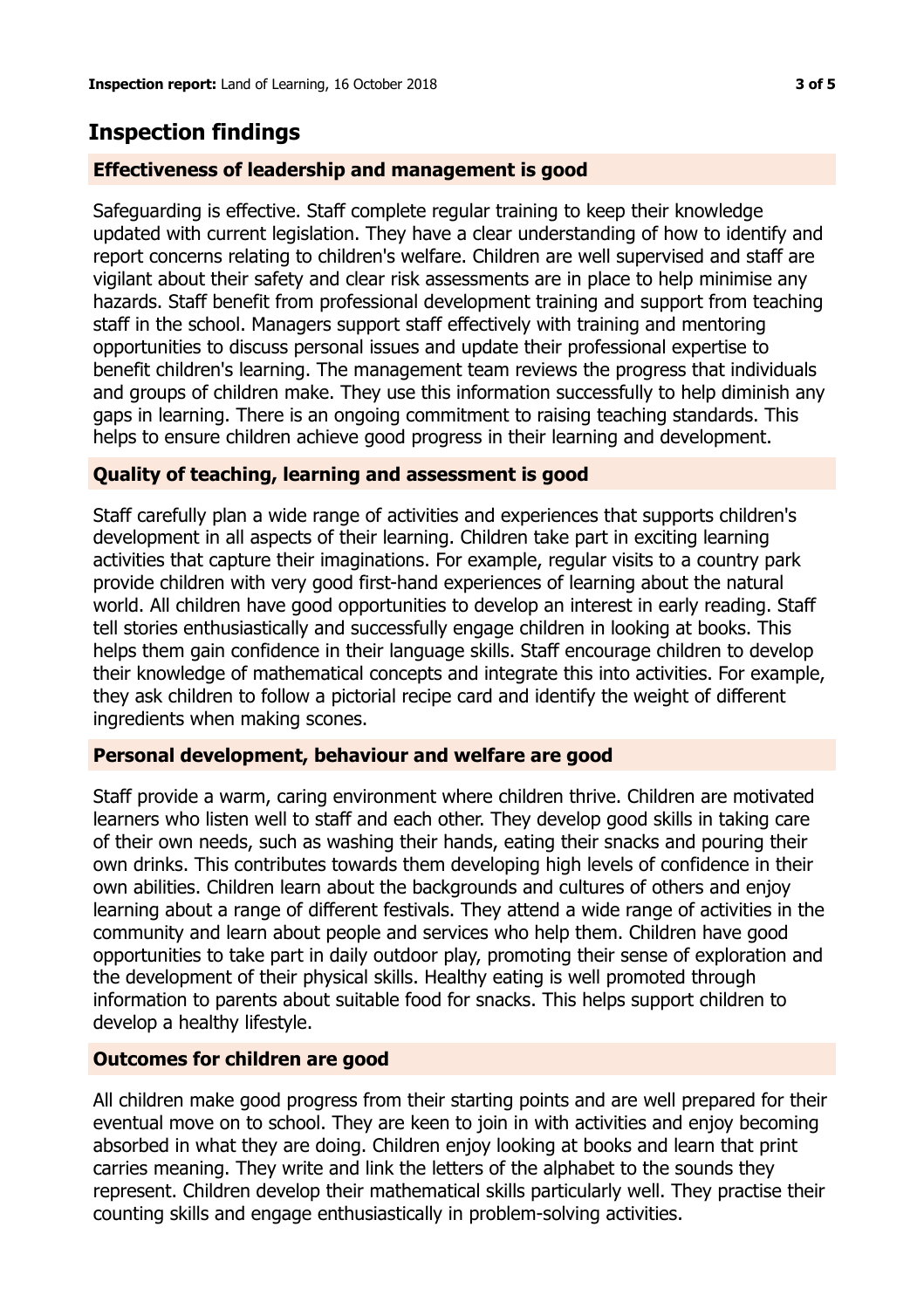# **Setting details**

| Unique reference number                             | EY449298                                                                             |  |
|-----------------------------------------------------|--------------------------------------------------------------------------------------|--|
| <b>Local authority</b>                              | Leicester                                                                            |  |
| <b>Inspection number</b>                            | 10071649                                                                             |  |
| <b>Type of provision</b>                            | Full day care                                                                        |  |
| <b>Registers</b>                                    | Early Years Register, Compulsory Childcare<br>Register, Voluntary Childcare Register |  |
| Day care type                                       | Childcare on non-domestic premises                                                   |  |
| Age range of children                               | $3 - 4$                                                                              |  |
| <b>Total number of places</b>                       | 60                                                                                   |  |
| Number of children on roll                          | 45                                                                                   |  |
| Name of registered person                           | Evington Muslim Education Trust Committee                                            |  |
| <b>Registered person unique</b><br>reference number | RP521931                                                                             |  |
| Date of previous inspection                         | 15 October 2015                                                                      |  |
| Telephone number                                    | 0116 273 5431                                                                        |  |

Land of Learning registered in 2012. The nursery employs six members of childcare staff, all of whom hold appropriate early years qualifications at level 3. The nursery opens from Monday to Friday, term time only. Sessions are from 8.30am until 11.30am and from 12.15pm until 3.15pm. The nursery provides funded early education for three- and fouryear-old children.

This inspection was carried out by Ofsted under sections 49 and 50 of the Childcare Act 2006 on the quality and standards of provision that is registered on the Early Years Register. The registered person must ensure that this provision complies with the statutory framework for children's learning, development and care, known as the early years foundation stage.

Any complaints about the inspection or the report should be made following the procedures set out in the guidance Complaints procedure: raising concerns and making complaints about Ofsted, which is available from Ofsted's website: www.ofsted.gov.uk. If you would like Ofsted to send you a copy of the guidance, please telephone 0300 123 4234, or email [enquiries@ofsted.gov.uk.](mailto:enquiries@ofsted.gov.uk)